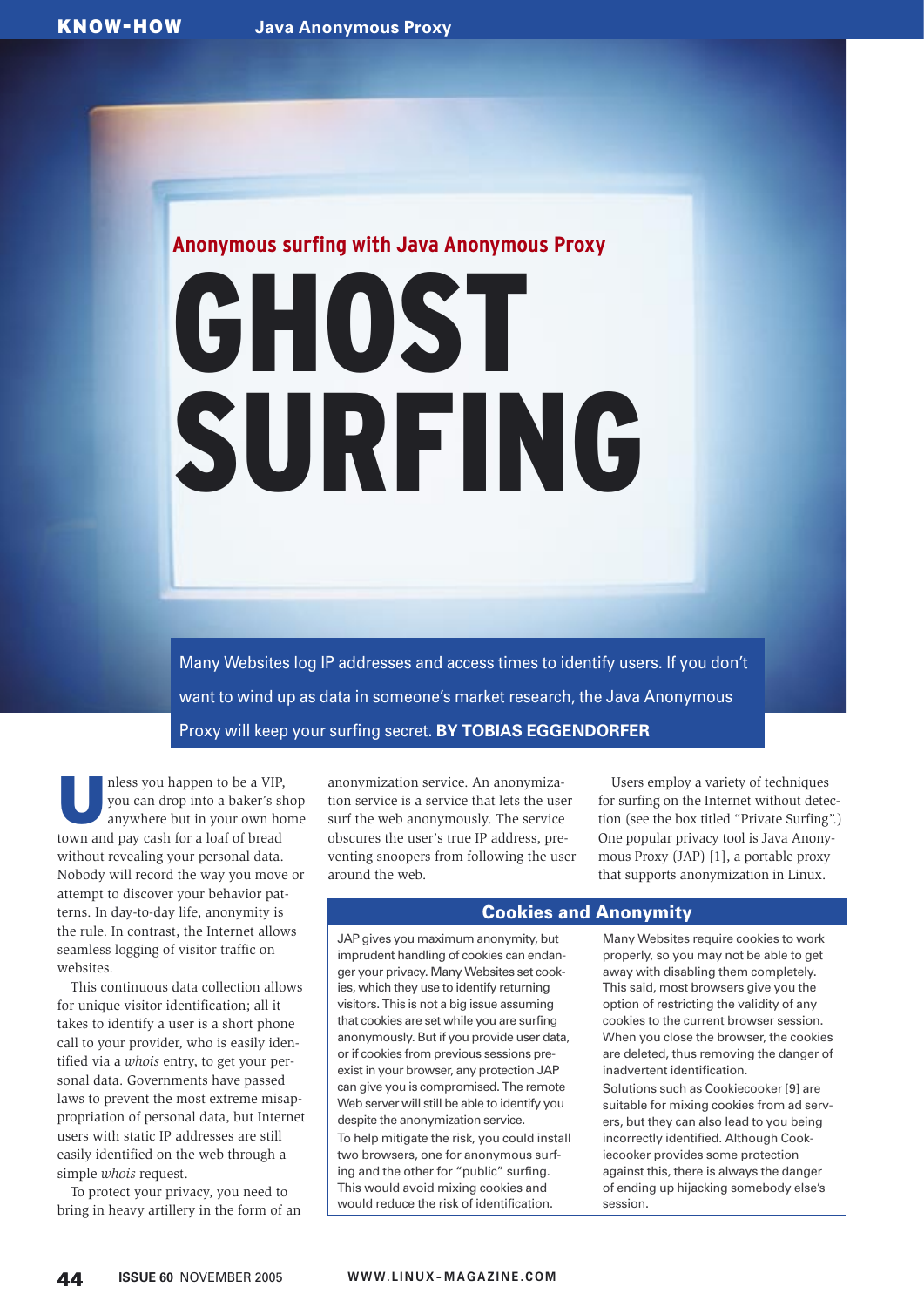

**Figure 1: The message is encrypted separately for each mix, like a letter in multiple envelopes,** 

JAP encrypts all requests and sends them to a *mix* – an intermediate system on the Internet that mixes user data from several sources. The data bounces through several mixes before finally reaching a proxy that sends the request to the web server. This article describes how you can surf secretly with JAP.

# Understanding JAP

The underlying principle behind JAP is simple: data passes from the web client through a chain of several mixes before reaching a proxy server. At each step, the data is mixed with data from other users. The packets are also encrypted at each step. The proxy encrypts the message in a way that the last mix can decrypt it. The last mix takes the cypher text and encrypts it to allow the last-butone mix to read it. The results are then re-encrypted for the last-but-two mix, and so on.

If a mix in this cascade decrypts a message sent to it, it can only see the cypher text for the next mix. As every mix uses a different key, a high level of

privacy is assured. It is like putting a letter in a number of opaque envelopes. Each mix can only open one envelope (Figure 1).

This design provides an additional benefit: as outgoing messages always look different from incoming messages, there is no way of mapping incoming packets to outgoing packets. Even if an attacker were to sniff a mix's traffic stream or take

control of a mix somewhere in midstream, there is nothing the attacker can do with the sniffed data. As multiple users route their data packets through each cascade, each cascade contains a nicely stirred cocktail of packets from different users, preventing any conclusions about the packet order.

Do you have neighbors who take delivery of a parcel in your absence and then hand it over to you saying "Hey, big parcel you got there" before going on to speculate about what it could be? JAP puts an end to this kind of speculation by chopping the data into 998-byte chunks and padding smaller chunks with random data.

Just like PGP or SSL, JAP relies on a mixture of symmetric and asymmetric

| Campory                                                                                                                                                                                                                                                                                | <b>Presies</b>                                                                                                                                         |                                            |         |           |
|----------------------------------------------------------------------------------------------------------------------------------------------------------------------------------------------------------------------------------------------------------------------------------------|--------------------------------------------------------------------------------------------------------------------------------------------------------|--------------------------------------------|---------|-----------|
| 17. Appearance<br>14 Navigator<br>ii Cunposer<br>1 Mail & Newsgroups<br>Il Peutry & Secure<br>* Challie<br>Scripts & Phapins<br><b>Environd Nongalers</b><br>Carter<br><b>Present</b><br>HTTP Nitwestone<br><b>Software Installation</b><br>Magus Wheel<br><b>COM</b> Importan<br>0.11 | C Elect connection to the business<br>In Manual provy configuration.                                                                                   | Cardgus Prosins to Accous the insurest     |         |           |
|                                                                                                                                                                                                                                                                                        | HTTP Peace: Incalnes)<br>\$5L Prony: localiwat<br>ETP Peace Incalned<br>George Peace for allers!<br>SOCKS Har-<br>C Automatic proxy configuration URL: |                                            |         | har 4001  |
|                                                                                                                                                                                                                                                                                        |                                                                                                                                                        | Use these settings for SSL, FTP and Gopher |         |           |
|                                                                                                                                                                                                                                                                                        |                                                                                                                                                        |                                            |         | Por: 4001 |
|                                                                                                                                                                                                                                                                                        |                                                                                                                                                        |                                            |         | Post 4001 |
|                                                                                                                                                                                                                                                                                        |                                                                                                                                                        |                                            |         | Part 4001 |
|                                                                                                                                                                                                                                                                                        |                                                                                                                                                        |                                            | Pac 19  |           |
|                                                                                                                                                                                                                                                                                        |                                                                                                                                                        | ∩ SOCIS v4 W SOCIS v1                      |         |           |
|                                                                                                                                                                                                                                                                                        |                                                                                                                                                        | No Piery for Tec alway, 127.6.0.1          |         |           |
|                                                                                                                                                                                                                                                                                        |                                                                                                                                                        | Example: angelis.org, auc.ra               |         |           |
|                                                                                                                                                                                                                                                                                        |                                                                                                                                                        |                                            |         | - Reinal  |
|                                                                                                                                                                                                                                                                                        |                                                                                                                                                        |                                            |         |           |
|                                                                                                                                                                                                                                                                                        |                                                                                                                                                        |                                            |         |           |
|                                                                                                                                                                                                                                                                                        |                                                                                                                                                        |                                            |         |           |
|                                                                                                                                                                                                                                                                                        |                                                                                                                                                        | CH.                                        | Case of | Hele      |

**Figure 2: The proxy is easy to set up on the browser-side. You can reconfigure the default port of 4001 in JAP.**

The data exchange between JAP and the mix, or between mixes in the chain, uses a standard format. Each packet has a size of 998 bytes, and header flags are used to specify important information.

The 32-bit channel ID is the most important bit of information; the ID assigns the mix packet to a mix channel. The channel ID always occupies the first 4 bytes of a mix packet. This is followed by 2 bytes, 5 of which are used for flags. The flags describe the makeup of the data packet. The remaining 11 bits are reserved for possible future extensions. The channel ID uniquely identifies the link between JAP and the mix, or between two mixes.

The open flag (bit 45) is set on establishing a connection to specify a new, ran-

dom channel ID. The new channel relies on a symmetric key, the asymmetric, RSA encrypted version of which is stored in the first 128 bytes of the data packet. The rest of the packet is encrypted symmetrically using AES.

JAP Transmission

The payload has a 3-byte header that specifies the exact length (2 bytes) and the user data type (1 byte). This data type can be FTP or HTTP. The last mix in a cascade identifies a suitable proxy based on the data type.

The asymmetric part is the interesting bit here. The first 16 bytes contain the 128-bit key used for symmetric encryption by each mix. To allow the next mix to learn its key, all the data in the packet are left shifted by 16 bytes, and the data packet is

padded with 16 random bytes to take it up to the standard size. The mix again encrypts the first 128 bytes with the next mix's key. If the open flag is not set, the key exchange does not take place. This increases the size of the packet's payload component.

Mixes set the close flag in the header to close a connection and pad the data component with 992 random bytes. Whenever a mix receives a packet of this kind, it drops the channel ID and the matching symmetric key. The packet also tells JAP that all data have been transmitted and closes the TCP connection to the browser. To prevent attackers from deducing the packet type from the header data, mixes also encrypt the header.